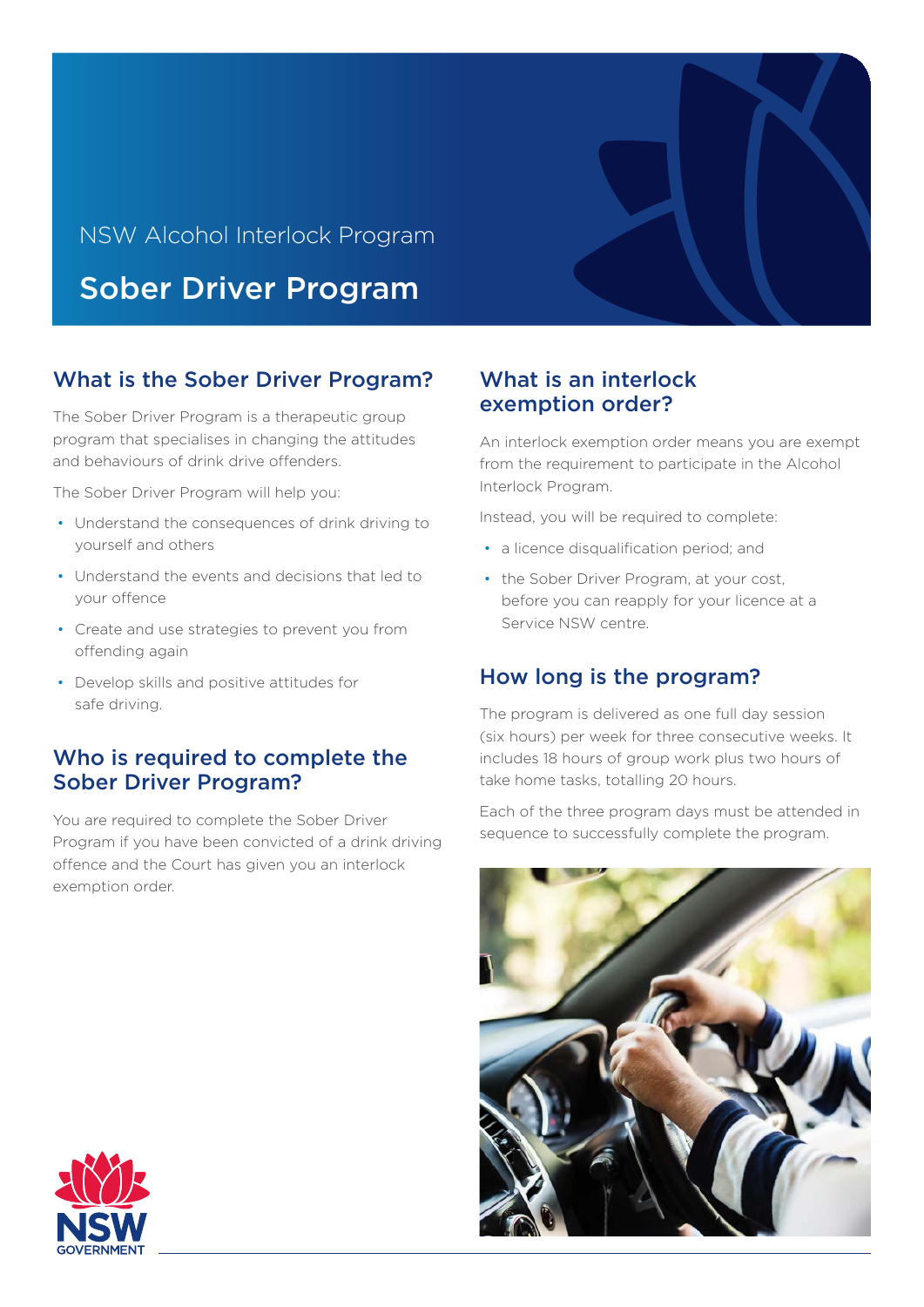# NSW Alcohol Interlock Program

## How do I register for the program?

If you have an exemption order, and do not have a court supervisory order, you must register for the Sober Driver Program via the Managed Training [Service \(MTS\) website](https://oep.chandlermacleod.com/SDP/SDP.asp).

On the website, you will need to provide the following information:

- Name
- Contact details
- Postcode
- Customer Number (recorded on your letter from Roads and Maritime)
- Disqualification end date (recorded on your letter from Roads and Maritime).

### What do I do if I have a court supervisory order as well as an interlock exemption order?

If you have an exemption order and you also have a court supervisory order, you can complete the program through Corrective Services NSW. Contact your local Community Corrections Office as soon as you receive your letter from Roads and Maritime notifying you of your requirement to complete the Sober Driver Program.

#### What happens after I register for the program on the MTS website?

Once you have registered online, you will be placed on a waiting list. MTS will email you to advise you of the dates and location of the next available program closest to you.

To confirm your place in the program, you must pay the full program fee. A link to the payment website will be provided in the email you receive from MTS.

If you do not enrol in that program, you will be placed back on the waiting list. Unfortunately MTS cannot guarantee when the next available program will be.

### How much does the program cost?

The program costs \$700 which covers the full three days. You will also need to organise your own transport and meals as required.

### Is financial assistance available?

Financial assistance may be available from Roads and Maritime if you are experiencing severe financial hardship. Financial assistance covers the full program fee of \$700 and is paid directly to the Sober Driver Program Provider.

For more information on applying for severe financial hardship assistance, contact Service NSW on 13 77 88. You will be referred to an assessment agency that will assess your financial situation and eligibility for assistance. Roads and Maritime will advise you in writing about the outcome of your application. The assessment is valid for a period of three months at a time.

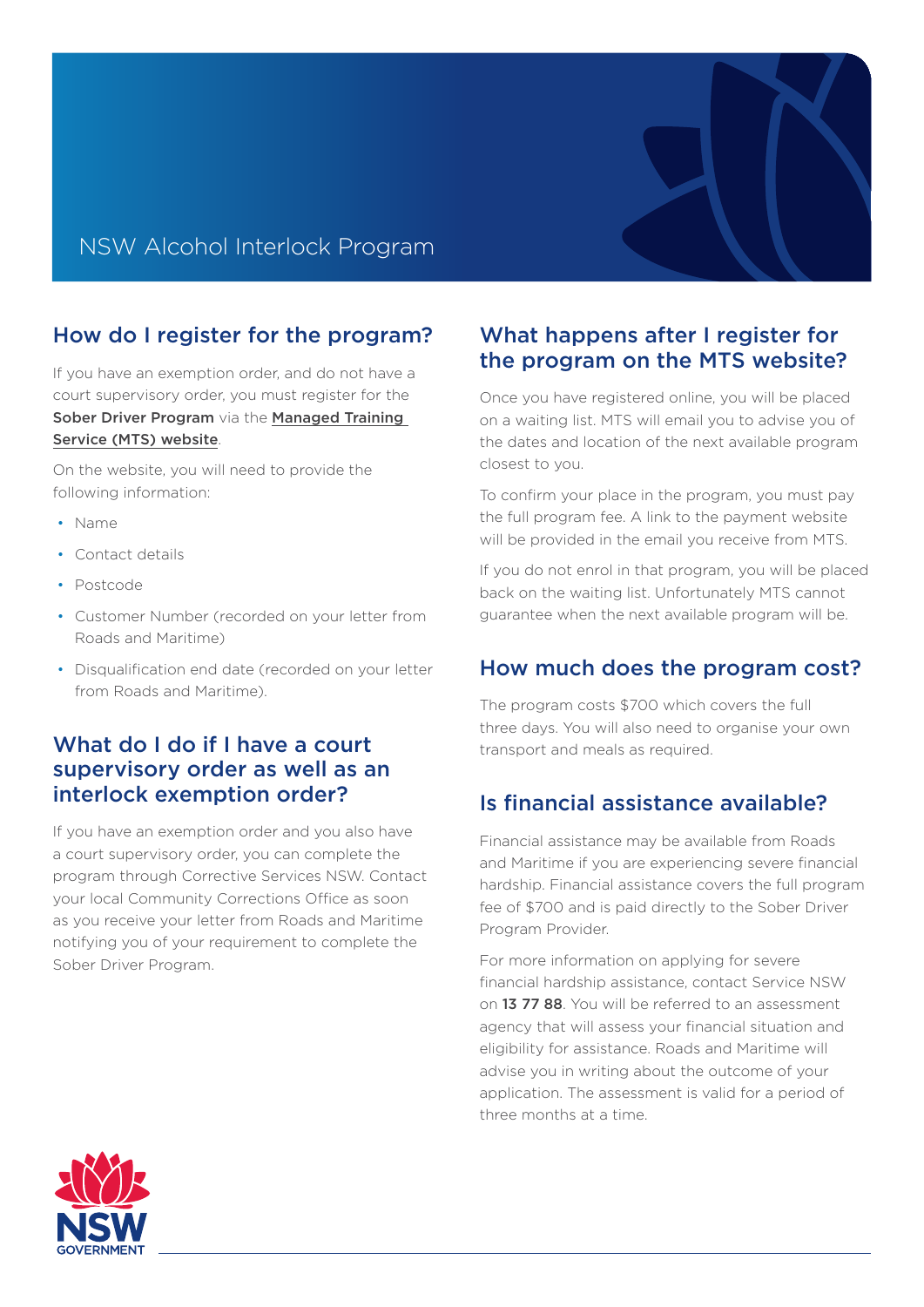## NSW Alcohol Interlock Program

#### What do I need to bring on the day?

On each program day, you will need to bring:

- Your letter from Roads and Maritime advising you of your requirement to complete the Sober Driver Program
- Photo identification such as a drivers licence, proof of age card or passport
- Pen
- Lunch

Your letter and photo ID must be presented to the facilitator at the start of each day.

#### What happens if I can't attend the program I have enrolled in?

If you're unable to attend the program you are enrolled in, you must notify MTS at least 10 days before the first day of the program to receive a refund.

You will be placed back onto the waiting list for the next available program. When you are notified of the next available program, you will be required to pay the full fee to confirm your place in the program.

Refunds will not be issued for any cancellations made less than 10 days before the start of the program, except where a medical certificate is provided to MTS or in exceptional circumstances assessed as reasonable on a case-by-case basis.

### What happens if I miss a program day?

You must attend all three days of the program you are enrolled in to complete the Sober Driver Program.

If you fail to attend any part of the program, you will be removed from the program and placed back onto the waiting list.

You will be required to:

- Re-enrol in the next available program
- Pay the full program fee
- Start the new program from the beginning (even if you have already attended some of the program previously)

### Will I be eligible for a refund if I miss a program day?

A refund will only be considered where a medical certificate is provided to MTS or in exceptional circumstances assessed as reasonable on a case-by-case basis.

If you have been approved for financial assistance, and you don't have a valid reason for not completing the program you are enrolled in, you won't be eligible for financial assistance a second time and you will be required to pay the full fee for the next program you enrol in.